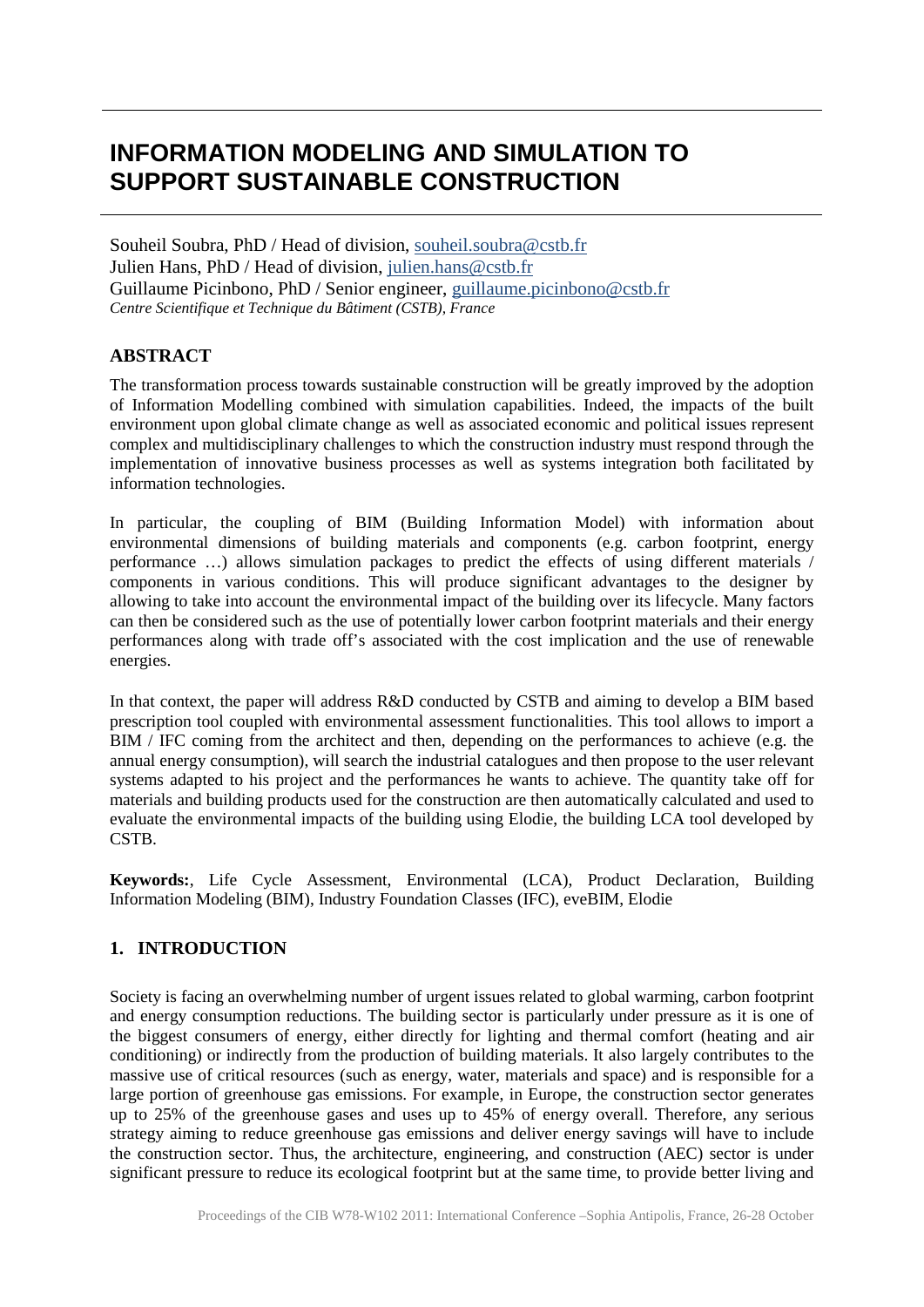working conditions. Current business models and working methods are clearly not resulting in sustainable systems and so, new solutions are needed to address these complex and multidisciplinary issues. Improvements needed in the AEC processes relate to:

- Improved architectural and technical design.
- Building components coherent with the design.
- High-performance construction processes.
- Management of the overall lifecycle process i.e. design, construction, operation, maintenance, refurbishment, and destruction with a feedback loop of learned best practice to future projects.
- An operation process that ensures maintenance activities adapted to use and transparent to occupants.

The paper will focus on the design phase adapted both for new and existing buildings (in case of refurbishment). It will underline the importance of automatic generation of execution details compliant with assembly rules defined by the manufacturer without burdening the designer with the tedious task of explicitly describing these details. The result is a BIM / IFC enriched with execution details that can then be fed to environmental assessment tools.

### **2. RESEARCH CONTEXT**

This context is greatly influenced by interoperability issues. Indeed virtually all surveys carried out in the construction industry place interoperability as a key issue for the use of Information and Communication Technologies (ICT) [WIX2009]. The evidence for available cost benefit comes from a study conducted by the US National Institute for Standards Technology (NIST) in which the lack of interoperability was estimated in 2004 to cost US industry more than US\$15 billion per year [NIST2004]. However, estimates that are more recent suggest that this figure might be too low.

The key to interoperability is that there must be a common understanding of the building processes and of the information that is needed for and results from their execution. This is where Building Information Modeling (BIM) plays a key role since it is the term applied to the creation and use of coordinated, consistent, computable information about a building project in design, in construction and in building operation and management.

IFC (Industry Foundation Classes) emerged as the major standard for BIM implementation in the scope of construction industry information exchange. Its development is the result of an industry consensus building process over several years and across many countries. IFC contains common agreements on the content, structure and constraints of information to be used and exchanged by several participants in construction and FM projects using different software applications. The result is a single, integrated information model representing the common exchange requirements among software applications used in construction and FM specific processes. It is currently registered with ISO as a Publicly Accessible Specification [ISO16739] with work now proceeding to make it into a full ISO standard.

Now that mainstream CAD applications such as Revit, Bentley, ArchiCAD and similar implement BIM / IFC import and export functions, the question is how to bridge the gap between these CAD packages and information coming from manufacturers about the technical characteristics of their components / systems and the assembly rules that need to be applied.

To address this question, a series of more focused objectives have been adopted, namely:

- To design a back office application allowing the manufacturers to describe the construction guidelines of their systems ;
- To research and develop on a lean expression of the geometry and position of manufactured products within a BIM / IFC model
- To experiment the use of this enriched BIM / IFC model by a calculation tool.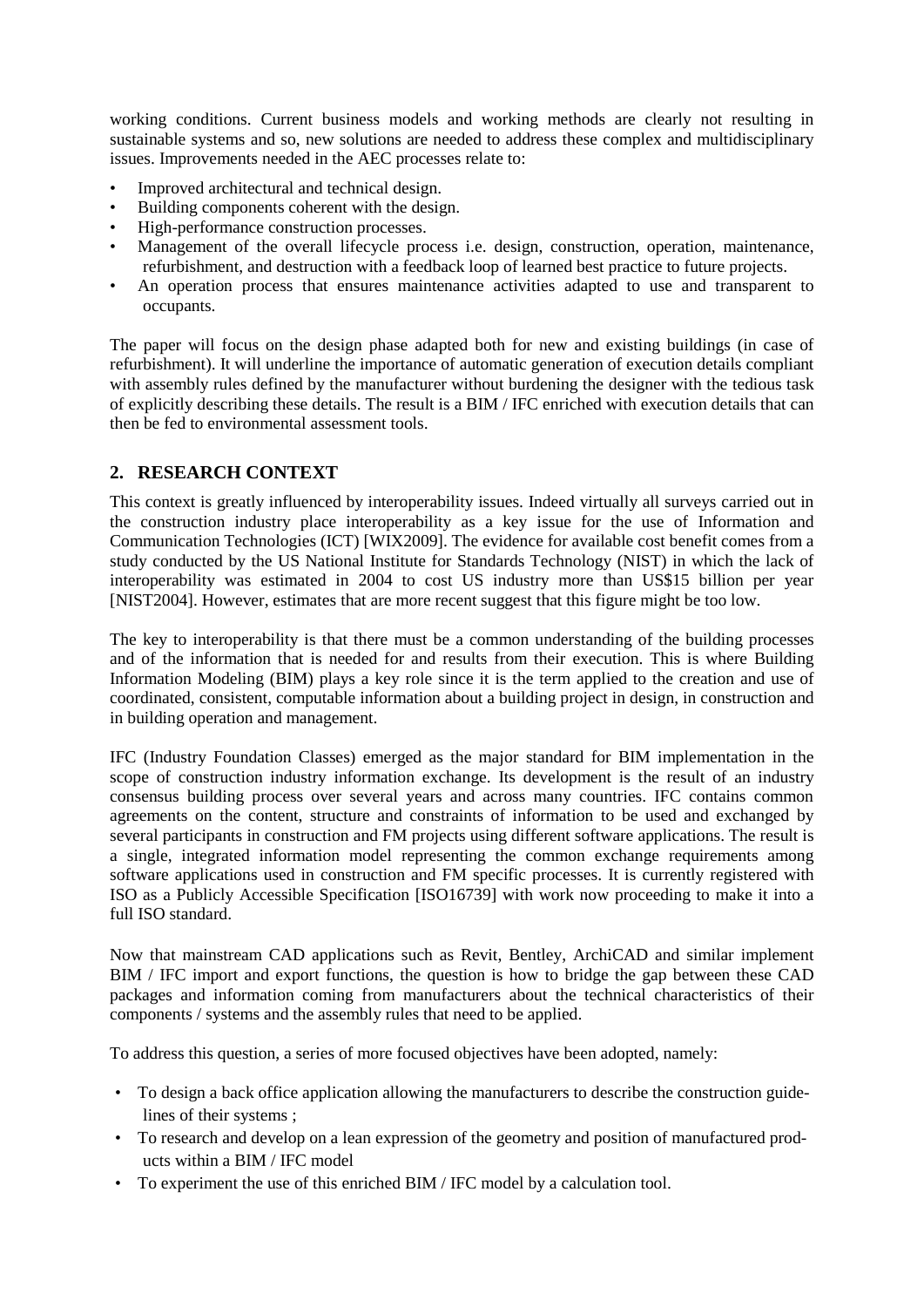# **3. CONGIGURATION TOOL**

In order to make BIM a central element for the entire building lifecycle including the process of construction and facility operation, it is of paramount importance to include in the model relevant information about the industrial components and systems used. This will allow to show information about systems, assemblies and their sequences and also to extract information about quantities and materials in order to assess various dimensions of the project such as sustainability analyses including building assessment (such as HQE, LEED, BREEAM, …), energy performance and life cycle costing.

In most cases, the BIM-IFC yielded in early design phases does not contain information about all the industrial components and systems used. Indeed, BIM is these phases is usually based on a 1/100 scale and contains only rough information about the thickness of the walls and insulation and some generic description of components. This is obviously a problem:

- for the precision and completion of the model,
- for the accuracy of the simulations and assessments done using this model

In collaboration with major manufacturers, CSTB is developing a configuration tool aimed to ease the task of the designer by automatically generating execution details of the systems used in coherence with construction guidelines provided by the manufacturers. The process of use of this tool is the following: a simple BIM comes from the architect who exports it in IFC format using the export function of his CAD tool. Depending on the performances to achieve (e.g. the annual energy consumption), the application will search the industrial catalogues (in fact in a database describing these catalogues) and then propose to the user relevant systems adapted to his project and the performances he wants to achieve. No choices are made automatically by the application, which simply suppresses from the list the systems that are not relevant depending on the context thus facilitating the task of the user who ultimately makes the decisions.



Figure 1: Configuration tool architecture

Then, once, the user selects the systems in the list proposed by the application, the latter will automatically propose the layout plan taking into account:

- the geometry of the project
- the assembly guidelines defined by the manufacturer.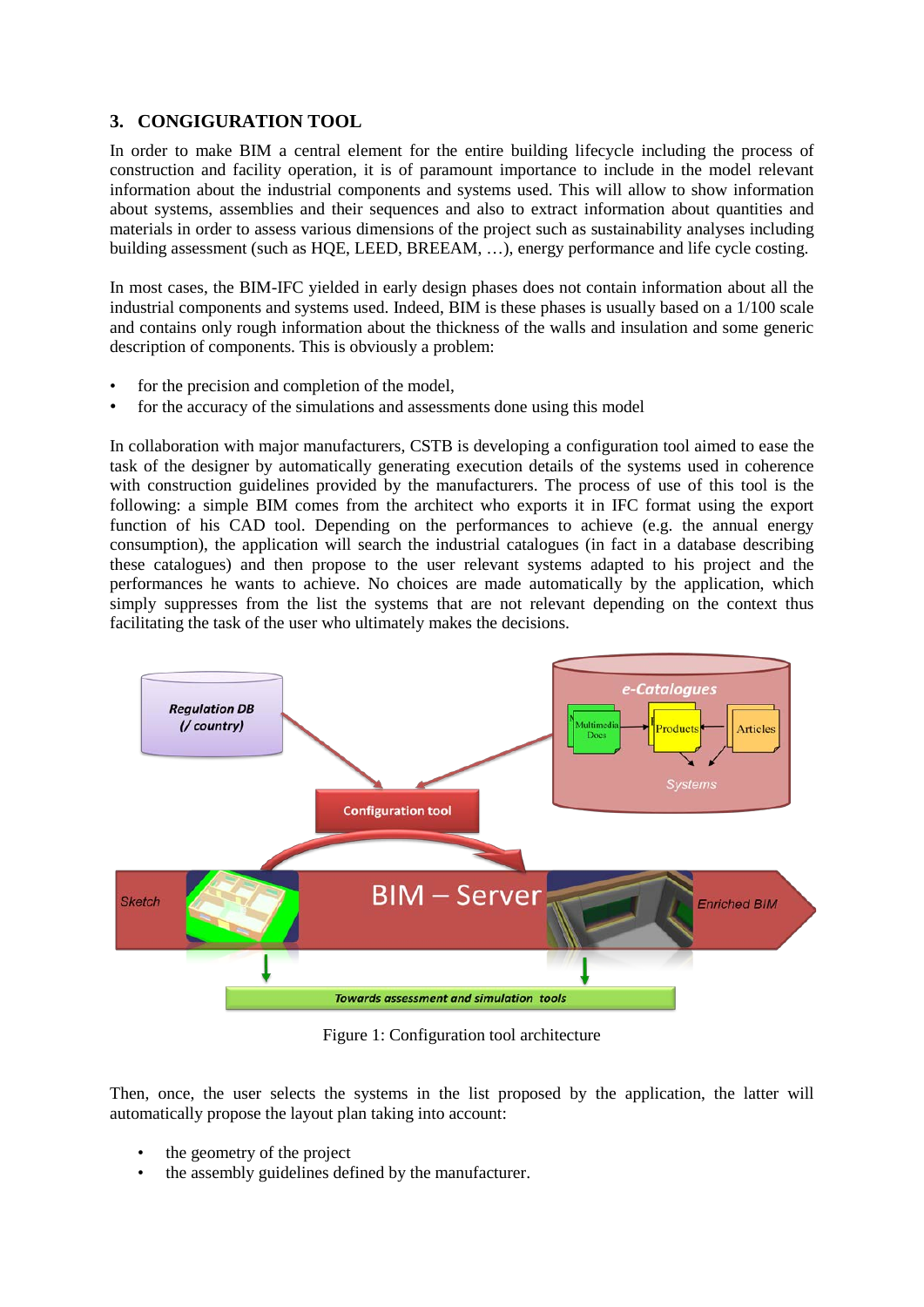The result, which is the BIM IFC enriched with the systems in place, contains therefore all the information needed about quantity take offs and products used in order to be fed to various simulators and assessment tools.



Figure 1: Example of an enriched BIM including execution details for roof and attic, slabs, internal separations and external walls.

# **4. ENVIRONMENTAL IMPACT ASSESSEMENT**

To experiment the use and relevance of this enriched BIM / IFC model, this paper will focus on its exploitation by an environmental impact assessment tool developed by CSTB. Indeed, in order to meet the need of the construction sector in quantifying the environmental building performances and to use the environmental data produced by manufacturers, CSTB started in 2007 to develop a tool named Elodie. Based on a Life Cycle Assessment approach it is particularly adapted to the use of a methodology based on the product scale data included such as the one included in EPD's (Environmental Product Declaration).

Elodie provides assistance for the design of environmentally friendly constructive solutions. It allows comparing several alternatives for the same building or for the same part of work realized with different components, different materials, and even different constructive modes. Within few years, it will become a complete environmental assessment tool (with environment, but also health and comfort dimensions) and will be developed in coherence with sustainability assessment tools. It will be consistent with standardization basis and SBA (Sustainable Building Alliance http://www.sballiance.org/) work about a core set of indicators shared by number of countries and the French HQE approach. Based on a life cycle approach and on the standard XP P01-020-3, the software can be used to set up models of new buildings or existing ones.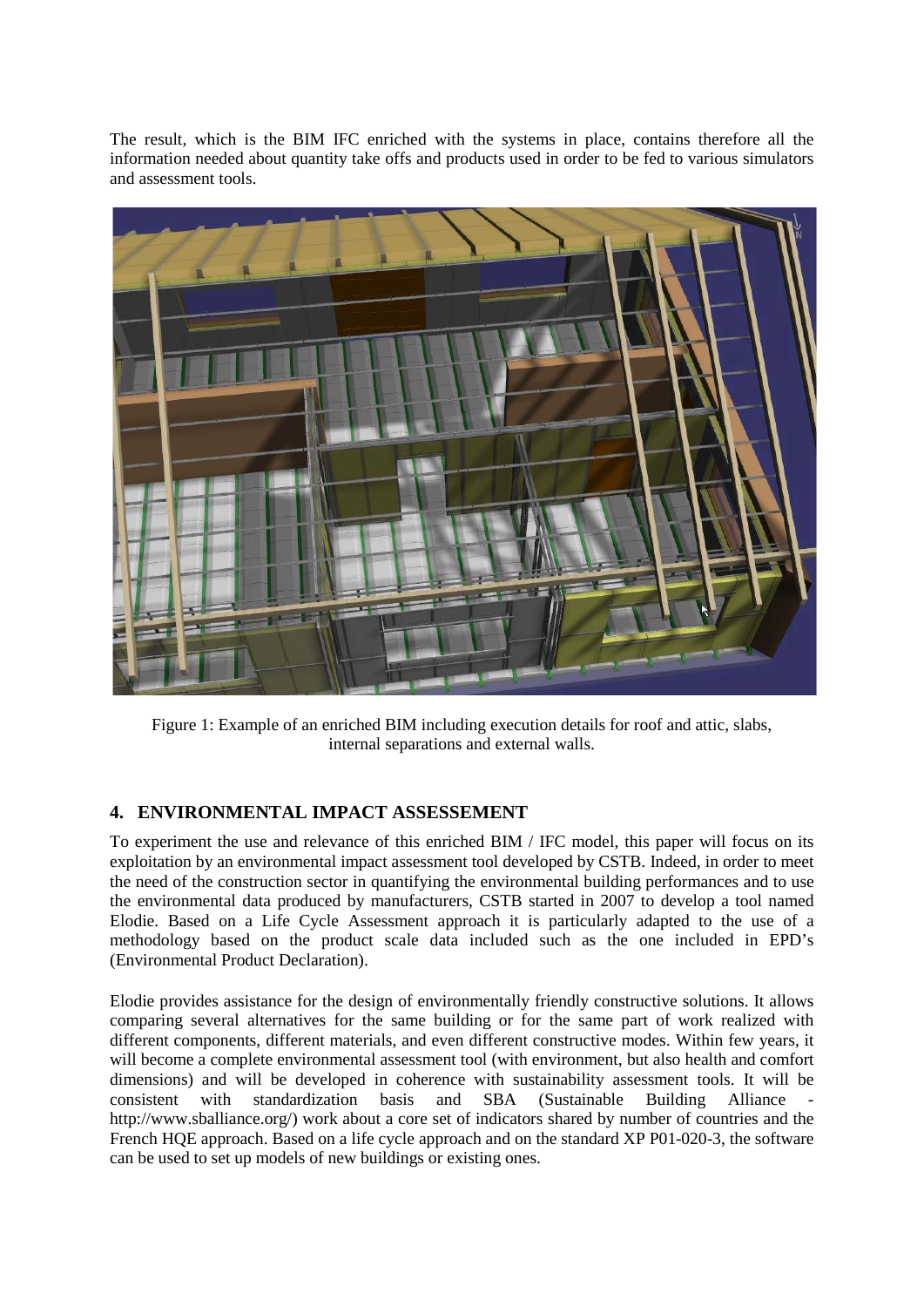The calculation model of Elodie is based on the quantification of the flow's balance. At the building scale, these flows are named contributory elements. The model (illustrated by the following figure) considers the sum of the impacts of various flows as material and products, as energy and water consumptions.



Figure 5: The building environmental performance calculation model.

The quantification of the contributory element "product and material" is based on the FDES (French EPDs). This decision led to the development of a standard, (i.e. NF P01-010) issued in 2004. The adopted methodology for the EPDs establishment is based on Life Cycle Assessment (LCA) approach and includes also the health and comfort aspects. In order to improve the dissemination and the accessibility to these declarations, the EPDs, a public free access data base, has been created in 2004 (see INIES database at www.inies.fr). At present, there are about 500 EPDs. The LCA is based on a cradle to grave analysis including packaging, and complementary products. French EPDs contain 16 environmental indicators to evaluate the environmental impact of one product. French EPDs contain 16 environmental indicators to evaluate the environmental impact of one product.

|   | <b>Environmental Impact</b>                  |                      | Unit        |
|---|----------------------------------------------|----------------------|-------------|
|   | Energy consumption                           | Total primary energy | MJ          |
|   |                                              | Renewable energy     | MJ          |
|   |                                              | non renewable energy | MJ          |
| 2 | Ressource depletion (ADP)                    |                      | kg Sb eq.   |
| 3 | Water consumption                            |                      |             |
| 4 | Recovered waste                              |                      | kg          |
|   | Eliminated solid waste                       | hasardous waste      | kg          |
|   |                                              | non hasardous waste  | kg          |
|   |                                              | inert waste          | kg          |
|   |                                              | radioactive waste    | kg          |
| 5 | Climate change                               |                      | kg CO2 eq.  |
| 6 | Atmospheric acidification                    |                      | kg SO2 eq.  |
|   | Air pollution                                |                      | m3 of air   |
| 8 | Water pollution                              |                      | m3 of water |
| 9 | Destruction of the stratospheric ozone layer |                      | kg CFC eq.  |
|   | 10 Formation of photochemical ozone          | kg ethylene eq.      |             |

Table 1: The environmental indicators of French EPDs according to NF P 01-010.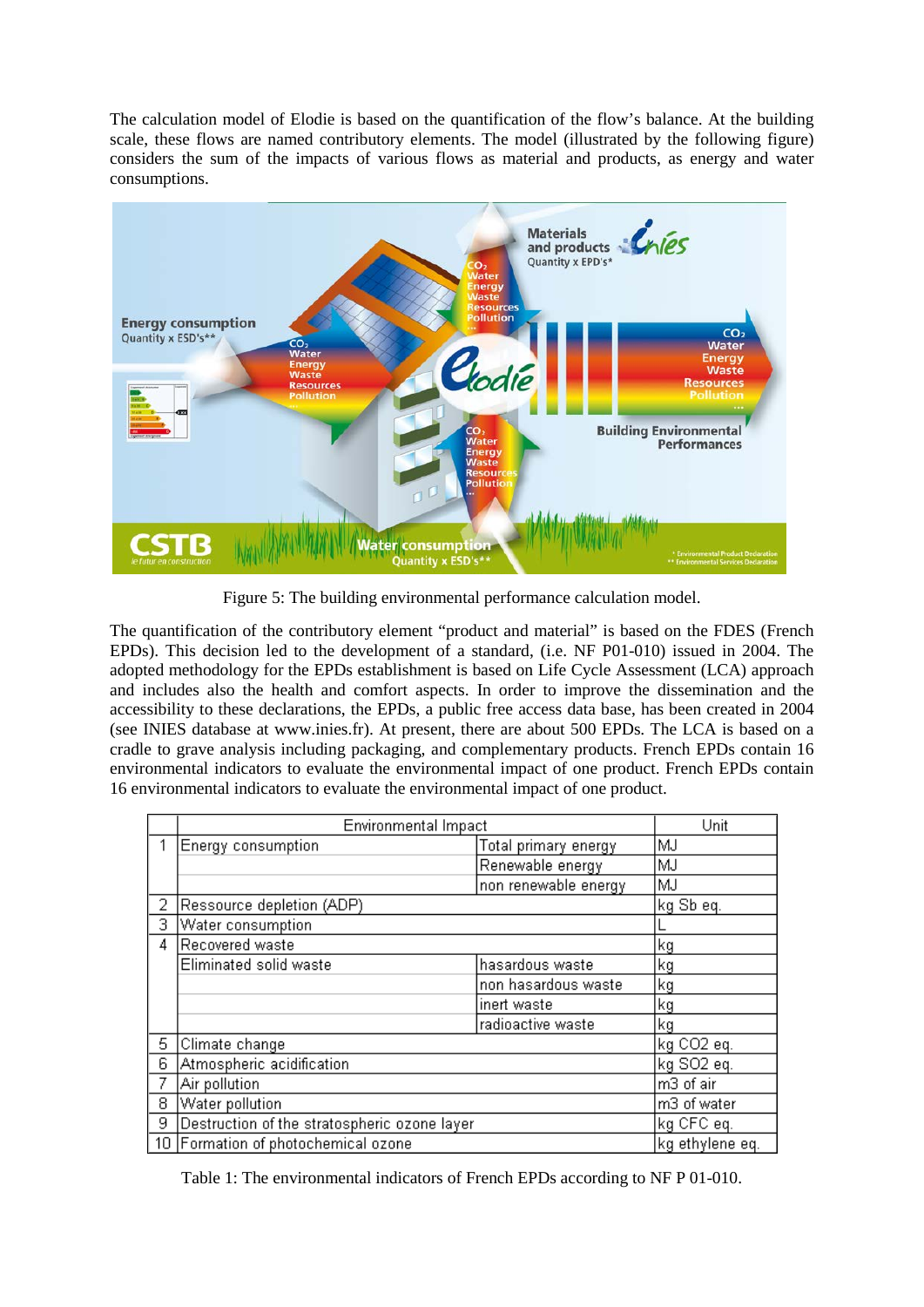The exchange process between BIM / IFC and Elodie is based on the application of FDES to building entities and then on the export the model to Elodie format. A specific perspective has been developed (to work only with the data that are of interest). The idea is to explore the model, and then sort the building elements by type, by materials or/and by spatial structure (e.g by storey…). The FDES can then be attributed to a group of selected elements. For example we can store all the elements by type and materials and thus select all the PVC windows and apply an FDES. This information is then stored in the BIM / IFC model in order to ease future use.

A specific action has been taken with BuildingSmart in order to include environmental properties in future versions of IFCs. By leaning initially on the French environmental standard, an agreement has been found in the definition of the environmental impact indicators. The new release of the IFC (IFC 2x4), will contain new environmental impact properties. These are:

| <b>Total Primary Energy Consumption</b><br>$\bullet$ | • Renewable Energy Consumption               |
|------------------------------------------------------|----------------------------------------------|
| <b>Water Consumption</b>                             | Non Renewable Energy Consumption             |
| $\bullet$                                            | $\bullet$                                    |
| Hasardous Waste                                      | <b>Resource Depletion</b>                    |
| $\bullet$                                            | $\bullet$                                    |
| Non Hasardous Waste                                  | Inert Waste                                  |
| $\bullet$                                            | $\bullet$                                    |
| Climate Change<br>$\bullet$                          | Radioactive Waste                            |
| Atmospheric Acidification                            | <b>Stratospheric Ozone Layer Destruction</b> |
| $\bullet$                                            | $\bullet$                                    |
| <b>Photochemical Ozone Formation</b><br>$\bullet$    | Eutrophication                               |

The primary result of Elodie is an environmental profile of the building, which compiles all the contributions of the various products, the site energy consumption and the water supply. This profile corresponds to the environmental indicators of the NF P01-010 standard, preserving all of them for a better transparency of the results. ELODIE allows considering distinctively the contributories impacts: building products, energy and water supply.



Figure 5: Comparison of various constructive solutions for a single house, on the environmental impacts of the building.